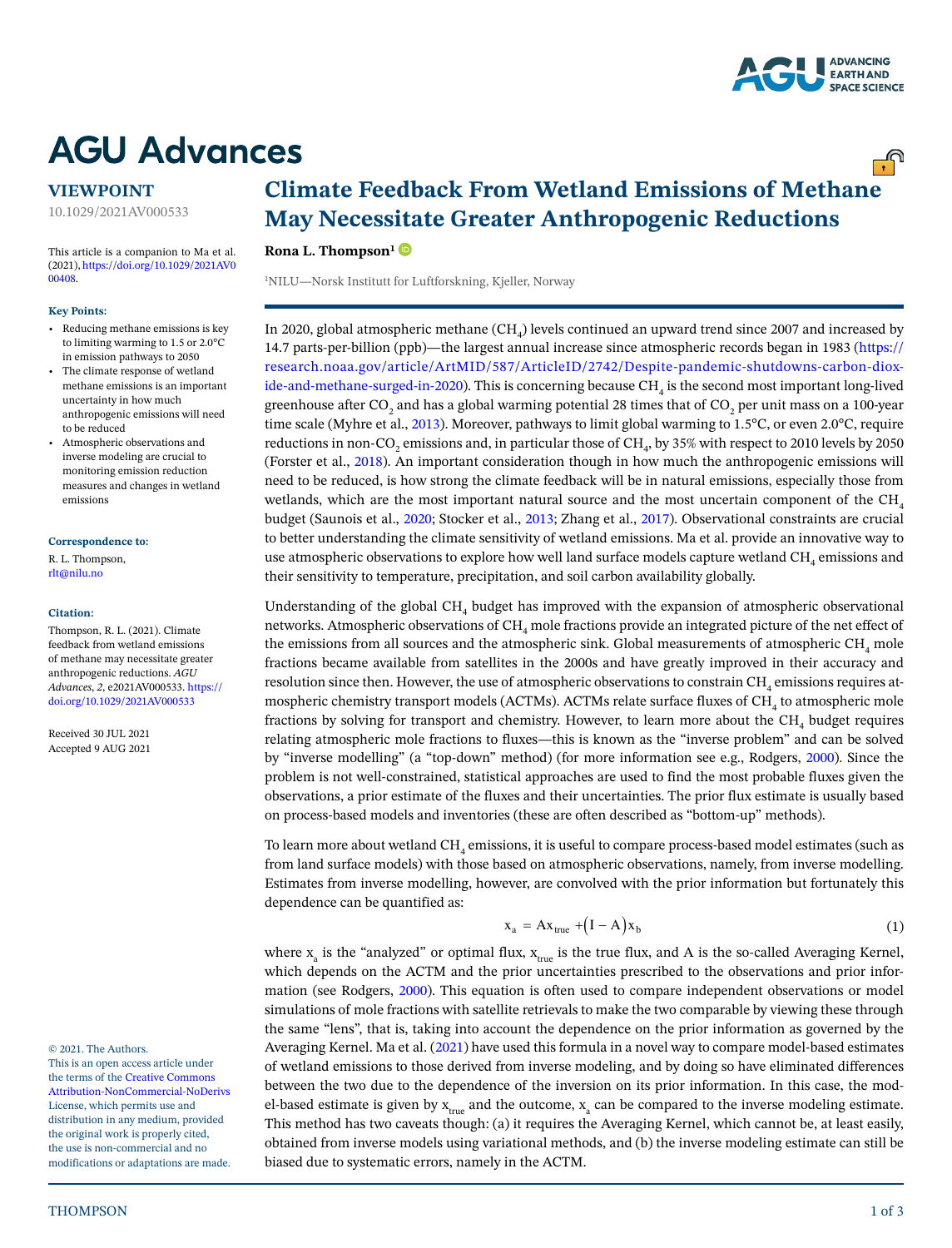



<span id="page-1-3"></span>**Figure 1.** Anthropogenic emissions from 2000 to 2018 (based on EDGAR-v6.0) by major source category. The black dots show the 2010 reference and 2050 target anthropogenic emissions. The red dot shows the required 2050 target accounting for projected increases in wetland emissions under the RCP2.6 scenario according to Zhang et al. ([2017](#page-2-3)) with the bar showing the range of the 95% confidence level.

Using this method of comparison, Ma et al. [\(2021](#page-2-5)) compared 42 model-based (bottom-up) estimates of global wetland emissions with a (topdown) inversion estimate derived from GOSAT satellite retrievals of  $\mathrm{CH}_{4^+}$ and for which the Averaging Kernel is available. They assessed not only the emissions but also the choice of key parameters and driving data in the models affecting the emissions. They found a temperature sensitivity of tropical wetland emissions that was less than expected, and that tropical emissions are more strongly determined by rainfall, and related to this, wetland area extent. On the other hand, extra-tropical wetlands were mostly sensitive to soil carbon availability and temperature. An independent study, by Zhang et al. [\(2017\)](#page-2-3) based on land ecosystem models, predicted that wetland emissions will increase by  $14 \pm 20\%$  (mean and 2-sigma standard deviation) globally by 2050 with respect to 2010 levels for the RCP2.6 climate scenario in which warming is likely not to exceed 2°C. The projected increases were mostly in the tropics owing to changes in precipitation patterns and wetland extent, consistent with Ma et al. ([2021\)](#page-2-5). In contrast though, Zhang et al. found little change in northern wetland emissions, even though this is where temperature increases are expected to be the highest over the coming decades (Hoegh-Guldberg et al., [2018](#page-1-1)) and where Ma et al. find a strong temperature sensitivity.

To achieve 1.5°C or even 2.0°C requires anthropogenic  $\text{CH}_4$  emissions to be reduced by 122 Tg/y by 2050 (i.e., 35% reduction with respect to 2010 using emission estimates from the Emission Database for Global

Atmospheric Research, EDGAR-v6.0, Crippa et al., [2021](#page-1-2), Figure [1](#page-1-3)). The pathways, however, assume no changes in natural emissions, which is a recognized source of uncertainty (Forster et al., [2018\)](#page-1-0). Based on the Zhang et al. [\(2017](#page-2-3)) wetland emission changes the required reductions would increase to 150 Tg/y, and for 95% confidence to 189 Tg/y with respect to 2010 levels. This highlights the importance of understanding the sensitivity wetland emissions to climate changes. The kind of observation-based analyses that Ma et al. have used are valuable to unravelling the dependencies of wetland emissions on environmental drivers under current global conditions.

Currently we are not on track to reduce  $\mathrm{CH}_4$  emissions with fossil fuel use, agriculture and waste having driven much of the recent growth in the atmosphere (Jackson et al., [2020](#page-2-6)). As temperature increases and patterns of rainfall change, we may see increases in wetland emissions, and this would mean even greater reductions in anthropogenic emissions are needed to achieve climate mitigation targets.

# **Conflict of Interest**

The authors declare no conflicts of interest relevant to this study.

## **Data Availability Statement**

Anthropogenic emissions for EDGAR-v6.0 are available from [https://edgar.jrc.ec.europa.eu/dataset\\_ghg60](https://edgar.jrc.ec.europa.eu/dataset_ghg60). The wetland CH4 emission projections are available from [https://www.pnas.org/content/114/36/9647.](https://www.pnas.org/content/114/36/9647)

### **References**

<span id="page-1-2"></span>Crippa, M., Guizzardi, D., Schaaf, E., Solazzo, E., Muntean, M., Monforti-Ferrario, F., et al. (2021). *Fossil CO2 and GHG emissions of all world countries*. JRC Report. in prep.

- <span id="page-1-0"></span>Forster, P., Huppman, E., Kriegler, E., Mundaca, L., Smith, C., Rogelj, J., & Séférian, R. (2018). Mitigation pathways compatible with 1.5°C in the context of sustainable development supplementary material. In *Global warming of 1.5°C. An IPCC Special Report on the impacts of global warming of 1.5°C above pre-industrial levels and related global greenhouse gas emission pathways, in the context of strengthening the global response to the threat of climate change, sustainable development, and efforts to eradicate poverty*. Retrieved from [https://](https://www.ipcc.ch/sr15/) [ww.ipcc.ch/sr15/](https://www.ipcc.ch/sr15/)
- <span id="page-1-1"></span>Hoegh-Guldberg, O., Jacob, D., & Taylor, M. (2018). Impacts of 1.5°C of global warming on natural and human systems. In *Global warming of 1.5°C. An IPCC Special Report on the impacts of global warming of 1.5°C above pre-industrial levels and related global greenhouse gas*